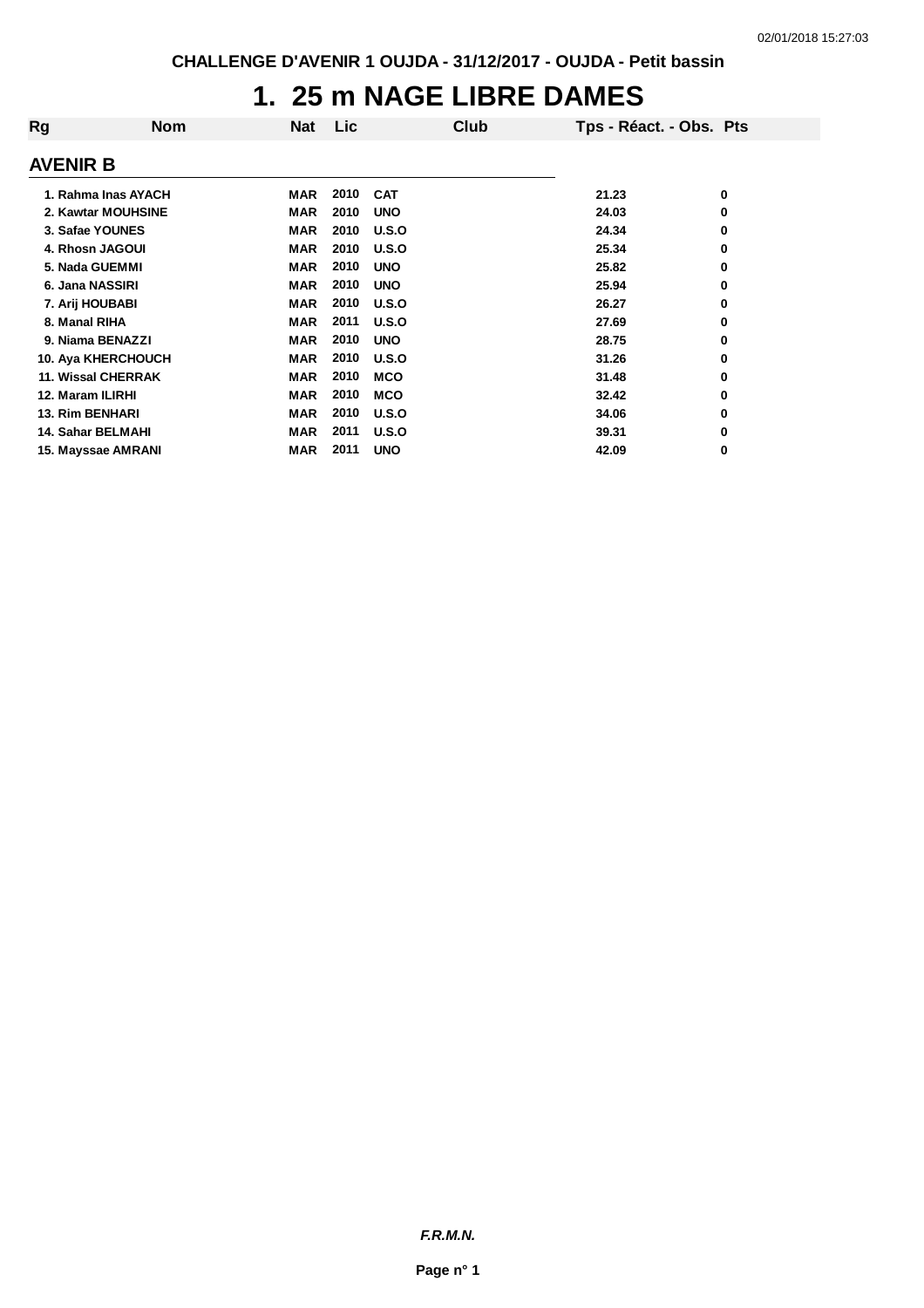#### **2. 25 m NAGE LIBRE MESSIEURS**

| Rg                     | <b>Nom</b>                          | Nat        | Lic  | Club       | Tps - Réact. - Obs. Pts |   |
|------------------------|-------------------------------------|------------|------|------------|-------------------------|---|
| <b>AVENIR B</b>        |                                     |            |      |            |                         |   |
|                        | 1. Mohamed STILI                    | MAR        | 2010 | U.S.O      | 17.88                   | 0 |
|                        | 2. Mohammed ELOUALI                 | <b>MAR</b> | 2010 | <b>UNO</b> | 21.16                   | 0 |
|                        | 3. Larbi Ziad IDBIHI                | <b>MAR</b> | 2010 | <b>UNO</b> | 22.72                   | 0 |
|                        | 4. Abdelkader CHAOUCH               | <b>MAR</b> | 2011 | U.S.O      | 22.75                   | 0 |
| 5. Imrane TAIBI        |                                     | <b>MAR</b> | 2010 | U.S.O      | 23.35                   | 0 |
|                        | 6. Assem HAJOUI                     | <b>MAR</b> | 2010 | <b>MCO</b> | 24.94                   | 0 |
|                        | 7. Bilal BELHADRI                   | <b>MAR</b> | 2011 | <b>UNO</b> | 25.03                   | 0 |
|                        | 8. Mohamed Aymane TOUIL             | <b>MAR</b> | 2010 | <b>MCO</b> | 25.30                   | 0 |
|                        | 8. Mohammed RAMDANI                 | <b>MAR</b> | 2010 | <b>MCO</b> | 25.30                   | 0 |
|                        | 10. Rayane ZOHIR                    | MAR        | 2011 | <b>UNO</b> | 25.49                   | 0 |
|                        | 11. Mohammed TAIBI                  | <b>MAR</b> | 2011 | U.S.O      | 26.56                   | 0 |
|                        | 12. Adam EL BARDAI                  | <b>MAR</b> | 2011 | <b>UNO</b> | 39.56                   | 0 |
|                        | 12. Mohamed Reda MEZIANE            | <b>MAR</b> | 2011 | <b>UNO</b> | 39.56                   | 0 |
|                        | <b>NC. Mohamed Yassir EL HAFIDI</b> | <b>MAR</b> | 2011 | <b>CAT</b> | Frf n.d.                |   |
| <b>NC. Taha MARDHI</b> |                                     | <b>MAR</b> | 2010 | <b>UNO</b> | Frf n.d.                |   |
|                        | <b>NC. Akram EL BARDAI</b>          | MAR        | 2011 | <b>UNO</b> | Frf n.d.                |   |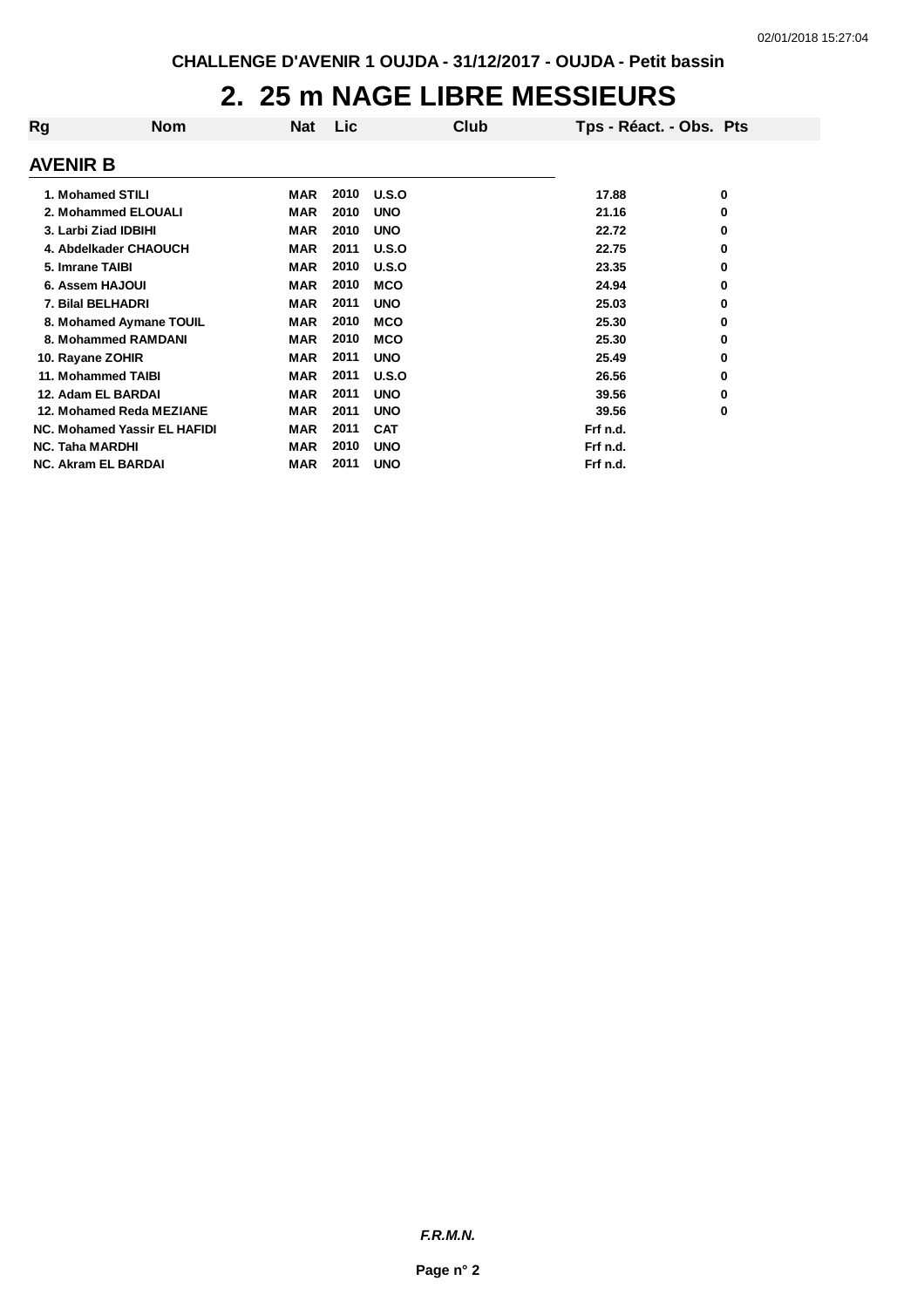# **3. 50 m NAGE LIBRE DAMES**

| Rg                    | <b>Nom</b> | <b>Nat</b> | Lic  |              | Club | Tps - Réact. - Obs. Pts |     |
|-----------------------|------------|------------|------|--------------|------|-------------------------|-----|
| AVENIR A              |            |            |      |              |      |                         |     |
| 1. Hajar AMRAOUI      |            | <b>MAR</b> | 2009 | <b>MCO</b>   |      | 45.88                   | 138 |
| 2. Alae SELLAKH       |            | <b>MAR</b> | 2009 | <b>MCO</b>   |      | 48.63                   | 116 |
| 3. May MEKKAOUI       |            | <b>MAR</b> | 2009 | <b>UNO</b>   |      | 50.97                   | 100 |
| 4. Meryam REMMANE     |            | <b>MAR</b> | 2009 | <b>UNO</b>   |      | 58.78                   | 65  |
| 5. Meryem EL YAAGOUBI |            | <b>MAR</b> | 2009 | <b>ABN</b>   |      | 1:05.29                 | 48  |
| 6. Sara JEBLAOUI      |            | <b>MAR</b> | 2009 | <b>MCO</b>   |      | 1:07.19                 | 44  |
| 7. Sara EL BARDAI     |            | <b>MAR</b> | 2009 | <b>UNO</b>   |      | 1:08.66                 | 41  |
| 8. Maroua YOUNES      |            | <b>MAR</b> | 2009 | <b>U.S.O</b> |      | 1:16.66                 | 29  |
| 9. Malak RIHA         |            | <b>MAR</b> | 2009 | U.S.O        |      | 1:33.00                 | 16  |
| <b>NC. Hiba BAKIR</b> |            | <b>MAR</b> | 2009 | <b>MCO</b>   |      | Frf n.d.                |     |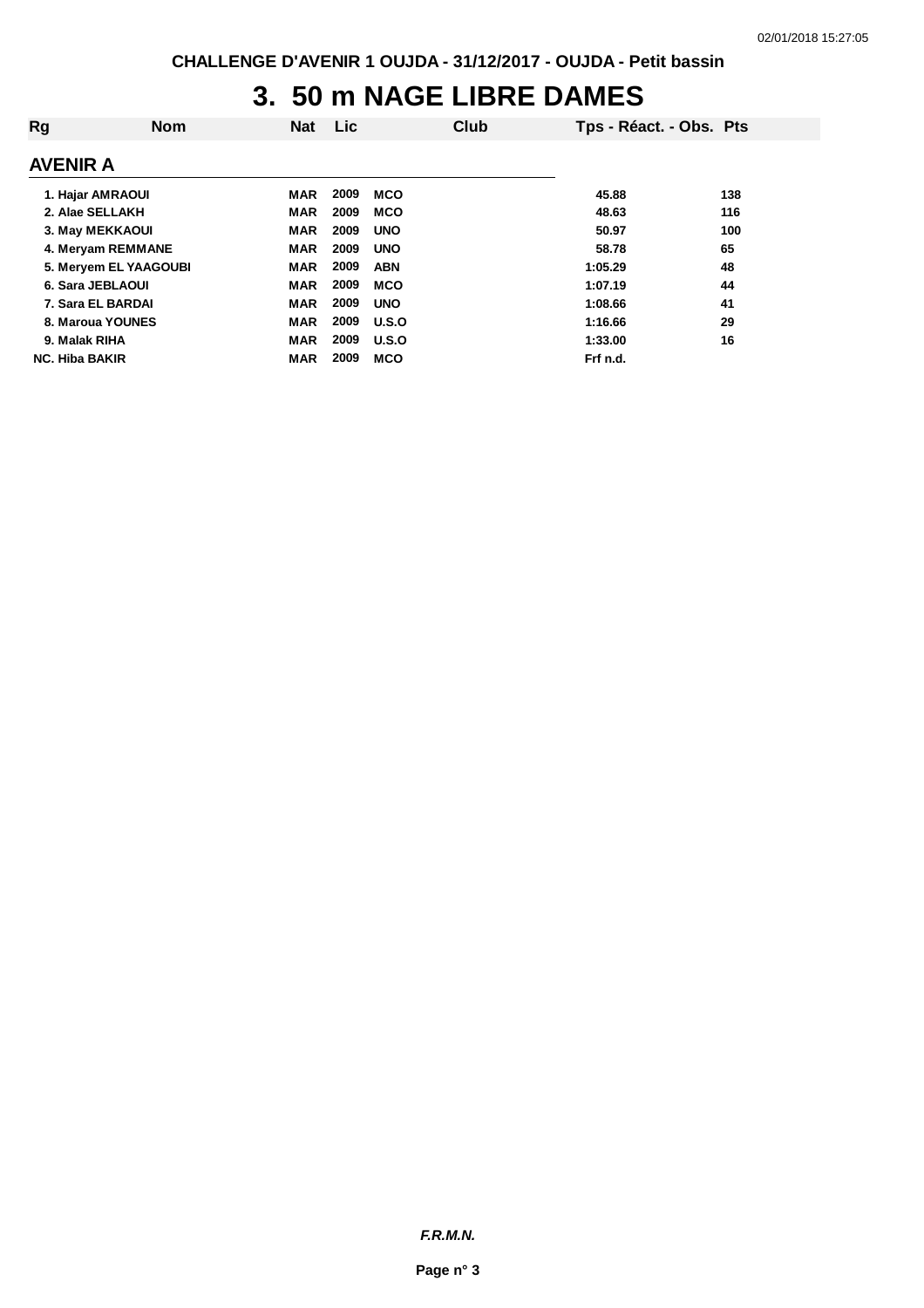#### **4. 50 m NAGE LIBRE MESSIEURS**

| Rg               | <b>Nom</b>                    | Nat        | Lic  | Club         | Tps - Réact. - Obs. Pts |     |
|------------------|-------------------------------|------------|------|--------------|-------------------------|-----|
| AVENIR A         |                               |            |      |              |                         |     |
| 1. Imran STILI   |                               | MAR        | 2009 | <b>U.S.O</b> | 42.82                   | 116 |
|                  | 2. Mohamed Adam HAMMANI       | MAR        | 2009 | <b>UNO</b>   | 43.49                   | 111 |
|                  | 3. Mohamed OUALI              | MAR        | 2009 | <b>CAT</b>   | 45.04                   | 100 |
|                  | 4. Yahya BENJILALI            | <b>MAR</b> | 2009 | <b>CAT</b>   | 48.02                   | 82  |
|                  | 5. Ismail BOUCHENTOUF         | <b>MAR</b> | 2009 | <b>UNO</b>   | 49.00                   | 77  |
|                  | <b>6. Ziad BENTALEB</b>       | <b>MAR</b> | 2009 | <b>UNO</b>   | 51.09                   | 68  |
|                  | 7. Yassine CHERGUI            | <b>MAR</b> | 2009 | <b>UNO</b>   | 53.91                   | 58  |
| 8. Khalil ZOHIR  |                               | <b>MAR</b> | 2009 | <b>UNO</b>   | 54.31                   | 57  |
|                  | 9. El Houssaine CHAREF        | <b>MAR</b> | 2009 | <b>CAT</b>   | 54.97                   | 55  |
|                  | 9. Yanis Mounir EL MOUMNI     | <b>MAR</b> | 2009 | <b>UNO</b>   | 54.97                   | 55  |
|                  | <b>11. Mouad BOUSSATATE</b>   | <b>MAR</b> | 2009 | U.S.O        | 57.47                   | 48  |
| 12. Khalil HAJJI |                               | <b>MAR</b> | 2009 | <b>ABN</b>   | 1:02.91                 | 36  |
|                  | 13. Mohamed Taha LAZZOUZI     | <b>MAR</b> | 2009 | <b>ABN</b>   | 1:03.00                 | 36  |
| 14. Wadi KHALID  |                               | <b>MAR</b> | 2009 | <b>UNO</b>   | 1:27.38                 | 13  |
|                  | <b>15. Mohamed DAOUIRI</b>    | <b>MAR</b> | 2009 | <b>ABN</b>   | 1:31.86                 | 11  |
|                  | <b>NC. Soufiane HASSAIN</b>   | <b>MAR</b> | 2009 | <b>UNO</b>   | Frf n.d.                |     |
|                  | <b>NC. Mohamed Adam RAHAL</b> | <b>MAR</b> | 2009 | <b>ABN</b>   | Abandon                 | 0   |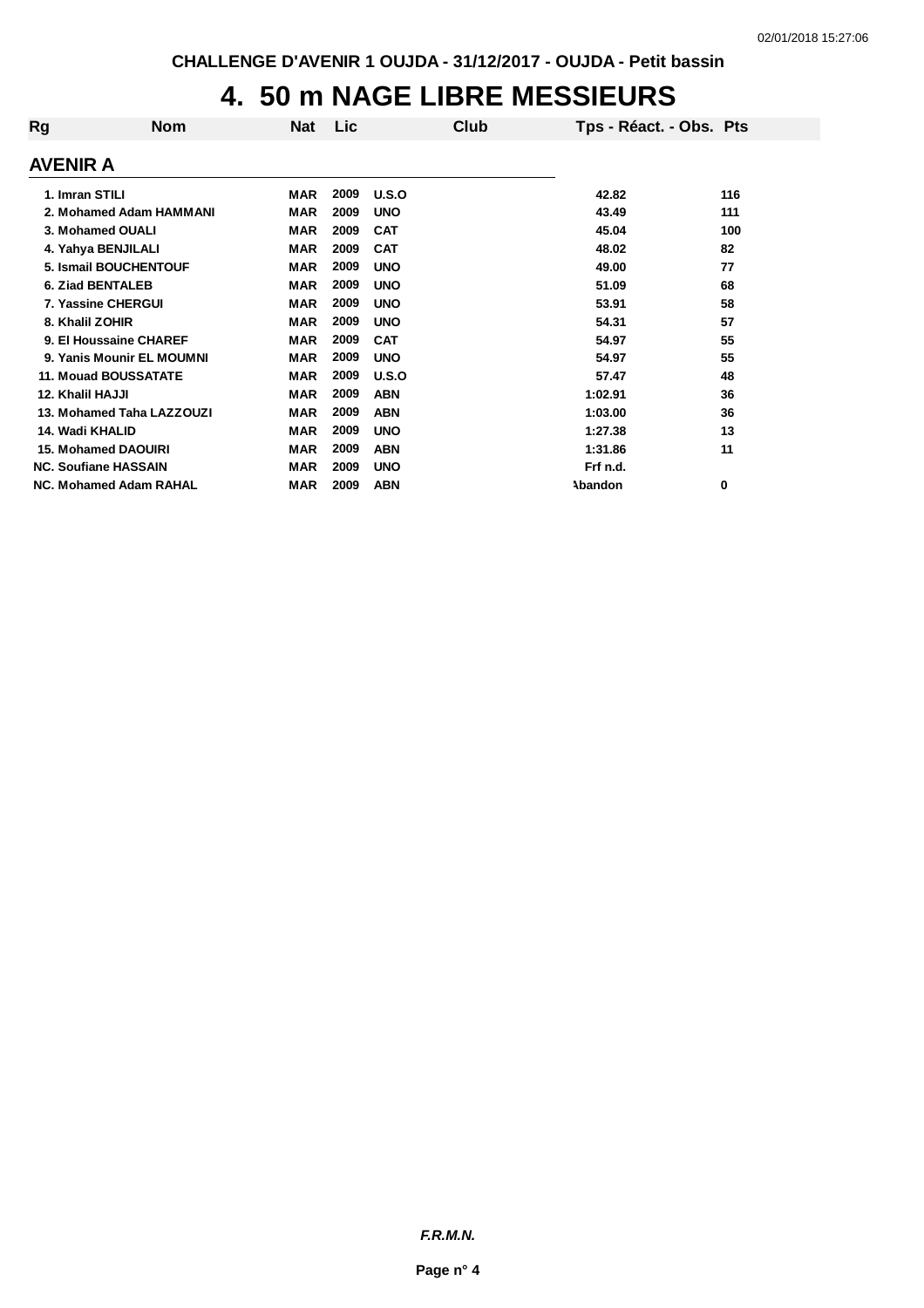**CHALLENGE D'AVENIR 1 OUJDA - 31/12/2017 - OUJDA - Petit bassin**

### **5. 25 m BRASSE DAMES**

| Rg                   | <b>Nom</b> | Nat        | <b>Lic</b> | Club | Tps - Réact. - Obs. Pts |   |
|----------------------|------------|------------|------------|------|-------------------------|---|
| <b>AVENIR B</b>      |            |            |            |      |                         |   |
| 1. Amira BOUARFA     |            | <b>MAR</b> | 2010       | ABN  | 31.28                   | 0 |
| NC. Rahma Inas AYACH |            | <b>MAR</b> | 2010       | CAT  | Frf n.d.                |   |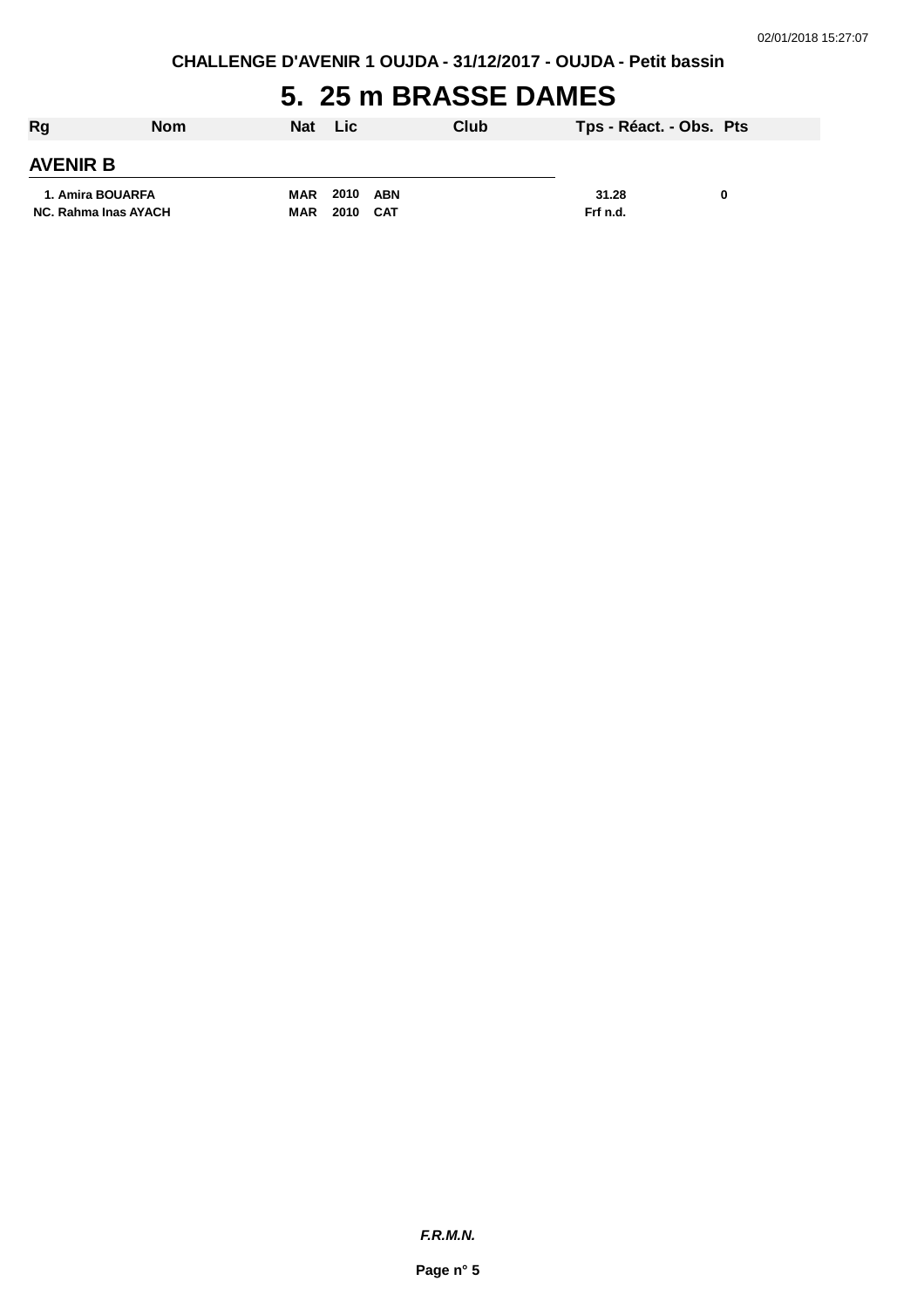# **6. 25 m BRASSE MESSIEURS**

| Rg              | <b>Nom</b>                      | Nat        | <b>Lic</b> |            | Club | Tps - Réact. - Obs. Pts |   |
|-----------------|---------------------------------|------------|------------|------------|------|-------------------------|---|
| <b>AVENIR B</b> |                                 |            |            |            |      |                         |   |
|                 | 1. Mohammed RAMDANI             | MAR        | 2010       | <b>MCO</b> |      | 34.17                   | 0 |
|                 | 2. Mohamed Amine AISSAOUI       | MAR        | 2011       | <b>MCO</b> |      | 41.76                   | 0 |
|                 | NC. Mohammed Hadine EL YAAGOUBI | <b>MAR</b> | 2010       | ABN        |      | Dsa NI                  | 0 |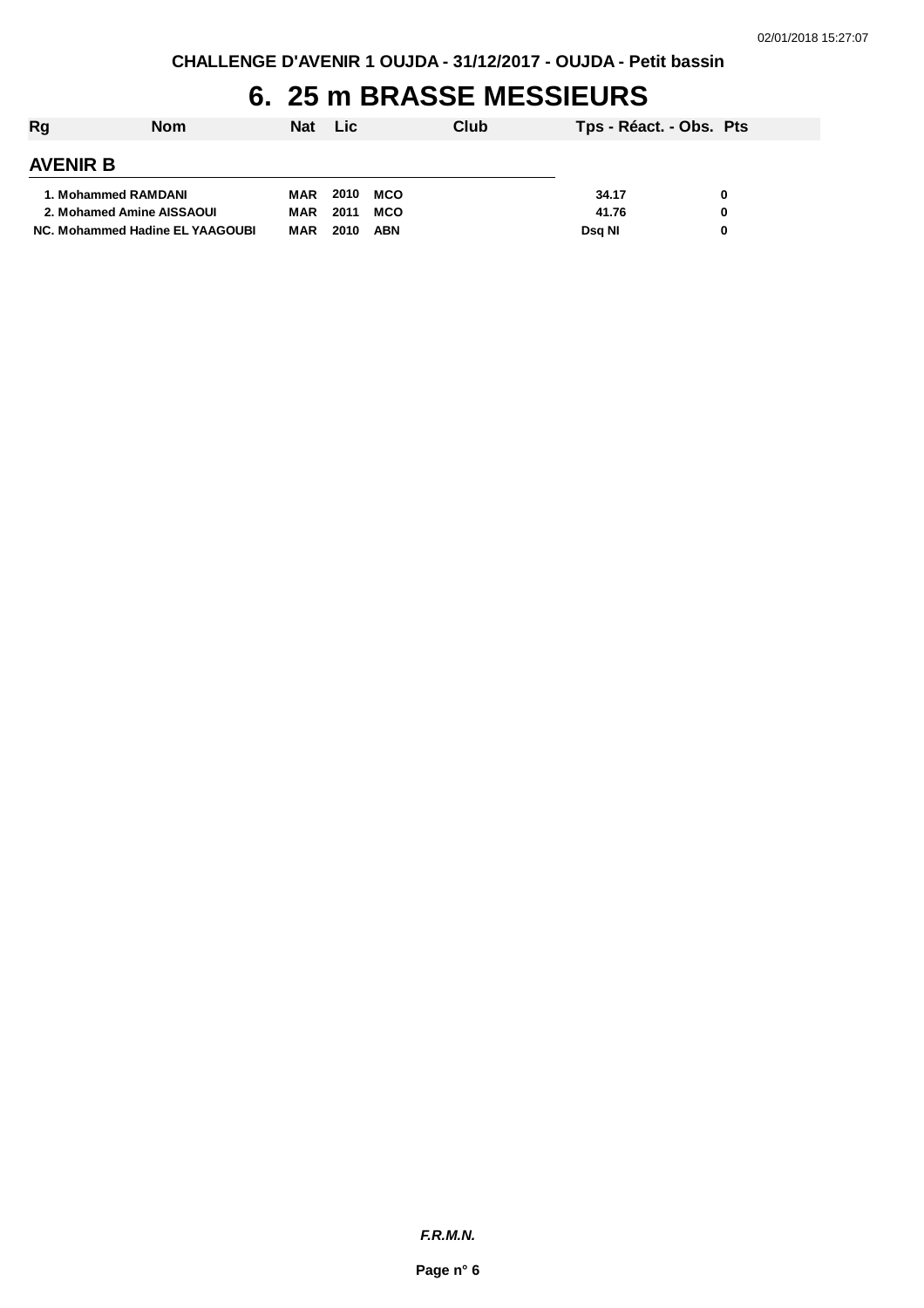# **7. 50 m BRASSE DAMES**

| Rg              | <b>Nom</b>            | <b>Nat</b> | <b>Lic</b> |            | Club | Tps - Réact. - Obs. Pts |     |
|-----------------|-----------------------|------------|------------|------------|------|-------------------------|-----|
| <b>AVENIR A</b> |                       |            |            |            |      |                         |     |
|                 | 1. Alae EL BOURAQADI  | MAR        | 2009       | CAT        |      | 56.52                   | 147 |
| 2. Malak RIHA   |                       | MAR        | 2009       | U.S.O      |      | 1:02.73                 | 107 |
|                 | 3. Alae SELLAKH       | MAR        | 2009       | <b>MCO</b> |      | 1:03.98                 | 101 |
|                 | 4. Mervem EL YAAGOUBI | <b>MAR</b> | 2009       | <b>ABN</b> |      | 1:06.50                 | 90  |
|                 | 5. Maroua YOUNES      | MAR        | 2009       | U.S.O      |      | 1:12.74                 | 69  |
|                 |                       |            |            |            |      |                         |     |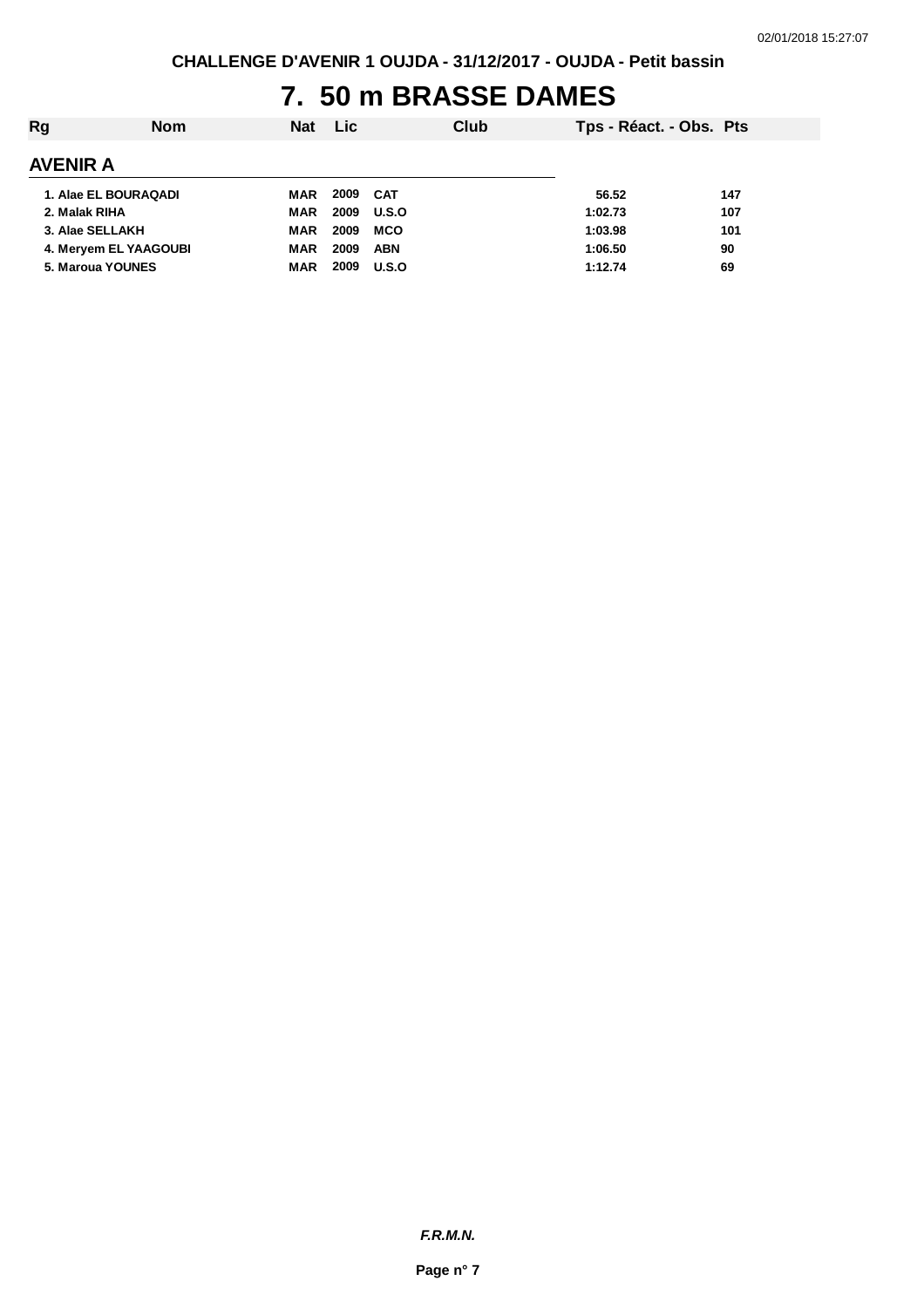# **8. 50 m BRASSE MESSIEURS**

| Rg              | <b>Nom</b>               | <b>Nat</b> | <b>Lic</b> | Club         | Tps - Réact. - Obs. Pts |    |
|-----------------|--------------------------|------------|------------|--------------|-------------------------|----|
| AVENIR A        |                          |            |            |              |                         |    |
| 1. Imran STILI  |                          | MAR        | 2009       | <b>U.S.O</b> | 59.04                   | 92 |
|                 | 2. Mouad BOUSSATATE      | MAR        | 2009       | <b>U.S.O</b> | 1:04.27                 | 71 |
|                 | 3. Mohamed Taha LAZZOUZI | <b>MAR</b> | 2009       | <b>ABN</b>   | 1:04.70                 | 70 |
| 4. Khalil HAJJI |                          | <b>MAR</b> | 2009       | <b>ABN</b>   | 1:07.05                 | 62 |
|                 | 5. Yahya BENJILALI       | MAR        | 2009       | <b>CAT</b>   | 1:07.38                 | 62 |
|                 | 6. Mohamed OUALI         | <b>MAR</b> | 2009       | <b>CAT</b>   | 1:09.82                 | 55 |
|                 | 7. Mohamed Adam RAHAL    | <b>MAR</b> | 2009       | <b>ABN</b>   | 1:10.38                 | 54 |
|                 | 8. Mohamed DAOUIRI       | <b>MAR</b> | 2009       | <b>ABN</b>   | 1:13.53                 | 47 |
|                 |                          |            |            |              |                         |    |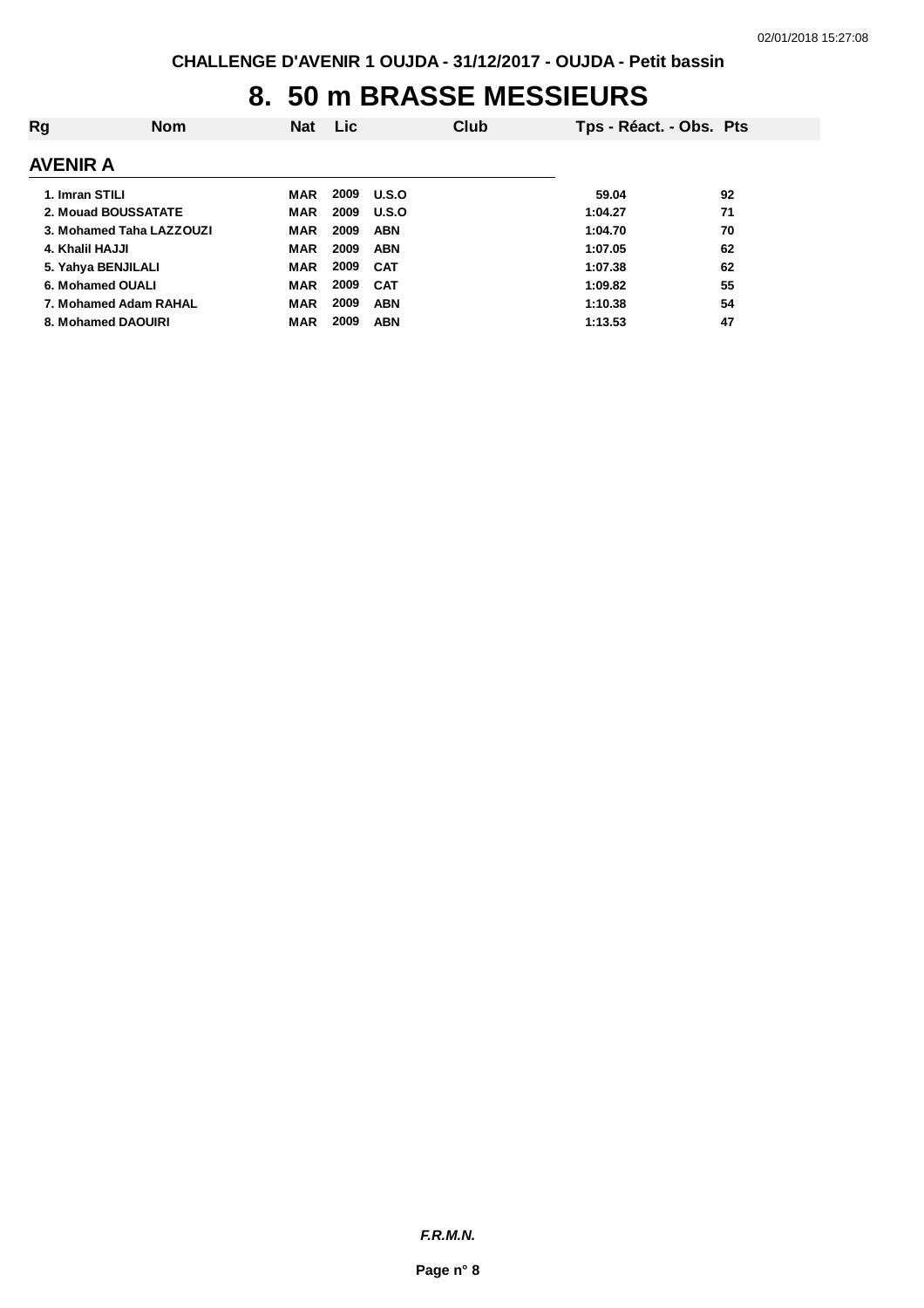# **9. 25 m DOS DAMES**

| Rg                      | <b>Nom</b>                | Nat        | <b>Lic</b> |            | Club | Tps - Réact. - Obs. Pts |   |
|-------------------------|---------------------------|------------|------------|------------|------|-------------------------|---|
| <b>AVENIR B</b>         |                           |            |            |            |      |                         |   |
|                         | 1. Rahma Inas AYACH       | MAR        | 2010       | <b>CAT</b> |      | 26.44                   | 0 |
|                         | 2. Rhosn JAGOUI           | <b>MAR</b> | 2010       | U.S.O      |      | 27.77                   | 0 |
|                         | 3. Nada GUEMMI            | <b>MAR</b> | 2010       | <b>UNO</b> |      | 29.34                   | 0 |
|                         | <b>4. Kawtar MOUHSINE</b> | <b>MAR</b> | 2010       | <b>UNO</b> |      | 30.07                   | 0 |
| 5. Manal RIHA           |                           | <b>MAR</b> | 2011       | U.S.O      |      | 30.64                   | 0 |
|                         | 6. Safae YOUNES           | <b>MAR</b> | 2010       | U.S.O      |      | 30.77                   | 0 |
|                         | 7. Raouane OMAR           | <b>MAR</b> | 2011       | <b>MCO</b> |      | 30.99                   | 0 |
|                         | 8. Jana NASSIRI           | <b>MAR</b> | 2010       | <b>UNO</b> |      | 31.70                   | 0 |
|                         | 9. Aya KHERCHOUCH         | <b>MAR</b> | 2010       | U.S.O      |      | 34.78                   | 0 |
|                         | 10. Ibtissam BELBACHIR    | <b>MAR</b> | 2011       | <b>MCO</b> |      | 36.34                   | 0 |
| <b>11. Rim BENHARI</b>  |                           | <b>MAR</b> | 2010       | U.S.O      |      | 37.03                   | 0 |
|                         | <b>12. Wissal CHERRAK</b> | <b>MAR</b> | 2010       | <b>MCO</b> |      | 37.45                   | 0 |
|                         | 13. Niama BENAZZI         | <b>MAR</b> | 2010       | <b>UNO</b> |      | 38.06                   | 0 |
|                         | 14. Sahar BELMAHI         | <b>MAR</b> | 2011       | U.S.O      |      | 42.12                   | 0 |
| 15. Maram ILIRHI        |                           | <b>MAR</b> | 2010       | <b>MCO</b> |      | 50.47                   | 0 |
|                         | NC. Mayssae AMRANI        | <b>MAR</b> | 2011       | <b>UNO</b> |      | Dsq NI                  | 0 |
| <b>NC. Arij HOUBABI</b> |                           | <b>MAR</b> | 2010       | U.S.O      |      | Dsq NI                  | 0 |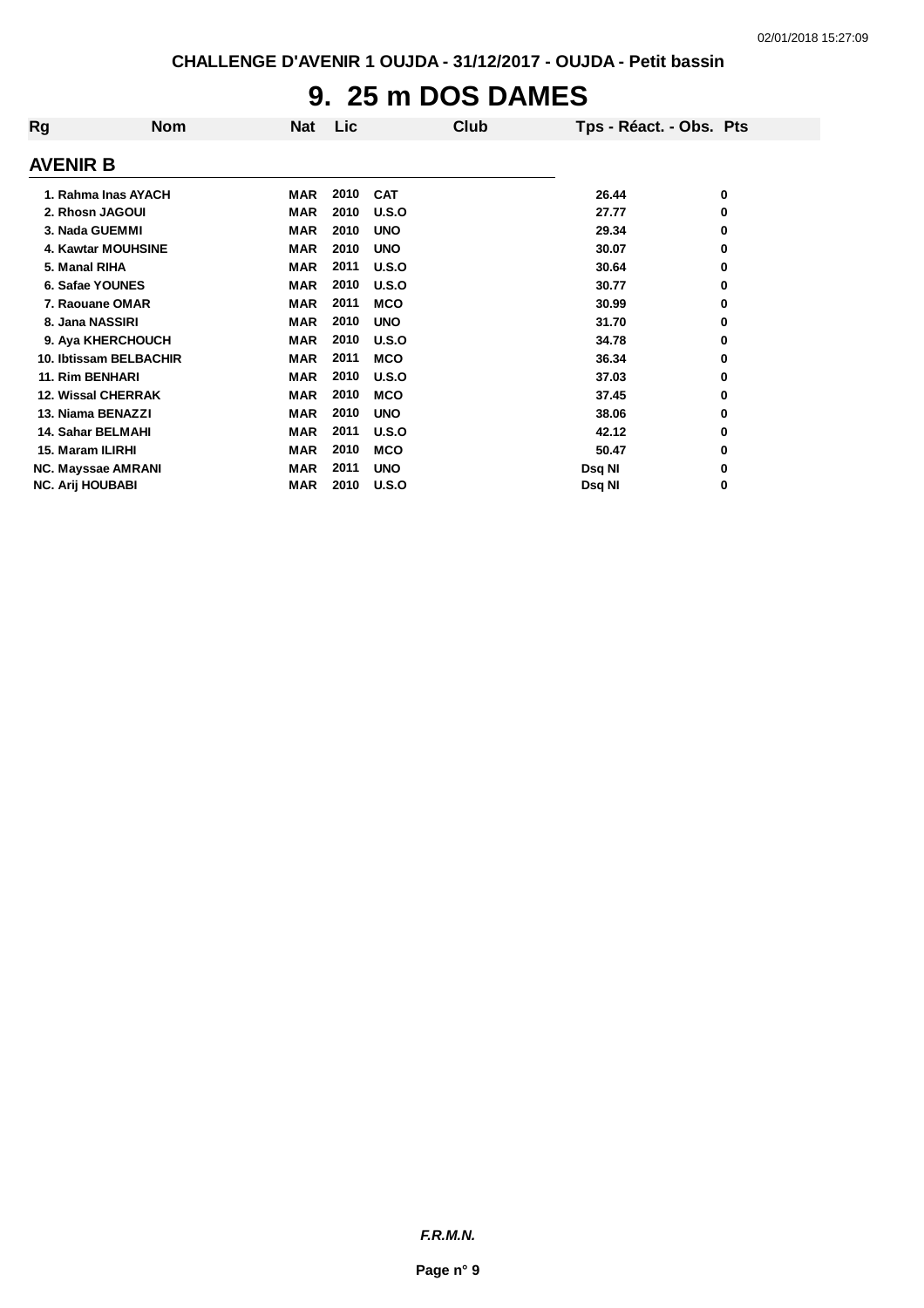# **10. 25 m DOS MESSIEURS**

| Rg                      | <b>Nom</b>                 | <b>Nat</b> | Lic  | Club         | Tps - Réact. - Obs. Pts |   |
|-------------------------|----------------------------|------------|------|--------------|-------------------------|---|
| <b>AVENIR B</b>         |                            |            |      |              |                         |   |
|                         | 1. Mohamed STILI           | MAR        | 2010 | <b>U.S.O</b> | 22.31                   | 0 |
|                         | 2. Mohammed ELOUALI        | MAR        | 2010 | <b>UNO</b>   | 25.52                   | 0 |
|                         | 3. Assem HAJOUI            | <b>MAR</b> | 2010 | <b>MCO</b>   | 27.72                   | 0 |
|                         | 4. Abdelkader CHAOUCH      | <b>MAR</b> | 2011 | U.S.O        | 28.30                   | 0 |
|                         | 5. Mohamed Aymane TOUIL    | <b>MAR</b> | 2010 | <b>MCO</b>   | 28.42                   | 0 |
|                         | 6. Bilal BELHADRI          | <b>MAR</b> | 2011 | <b>UNO</b>   | 28.94                   | 0 |
|                         | 7. Larbi Ziad IDBIHI       | <b>MAR</b> | 2010 | <b>UNO</b>   | 29.14                   | 0 |
|                         | 8. Rayane ZOHIR            | <b>MAR</b> | 2011 | <b>UNO</b>   | 34.17                   | 0 |
|                         | 9. Mohamed Amine AISSAOUI  | <b>MAR</b> | 2011 | <b>MCO</b>   | 42.45                   | 0 |
| <b>NC. Taha MARDHI</b>  |                            | <b>MAR</b> | 2010 | <b>UNO</b>   | Frf n.d.                |   |
|                         | <b>NC. Akram EL BARDAI</b> | <b>MAR</b> | 2011 | <b>UNO</b>   | Frf n.d.                |   |
|                         | <b>NC. Adam EL BARDAI</b>  | <b>MAR</b> | 2011 | <b>UNO</b>   | Dsq NI                  | 0 |
|                         | NC. Mohamed Reda MEZIANE   | <b>MAR</b> | 2011 | <b>UNO</b>   | Dsq NI                  | 0 |
|                         | <b>NC. Mohammed TAIBI</b>  | <b>MAR</b> | 2011 | U.S.O        | Dsq NI                  | 0 |
| <b>NC. Imrane TAIBI</b> |                            | <b>MAR</b> | 2010 | U.S.O        | Dsq NI                  | 0 |
| <b>NC. Zayd HOUARI</b>  |                            | <b>MAR</b> | 2011 | <b>MCO</b>   | Dsq NI                  | 0 |

*F.R.M.N.*

**Page n° 10**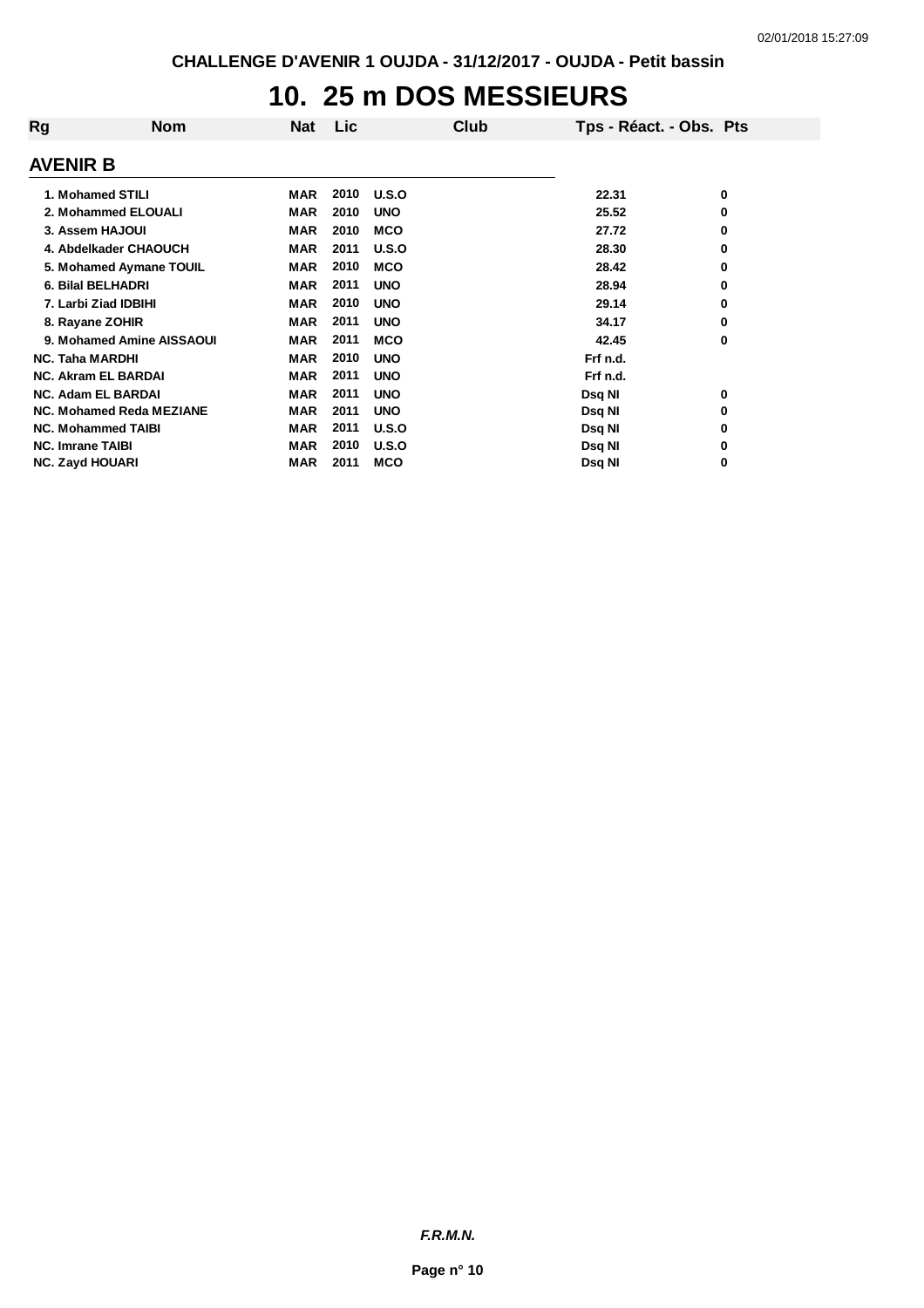# **11. 50 m DOS DAMES**

| Rg                        | <b>Nom</b> | <b>Nat</b> | <b>Lic</b> |            | Club | Tps - Réact. - Obs. Pts |     |
|---------------------------|------------|------------|------------|------------|------|-------------------------|-----|
| <b>AVENIR A</b>           |            |            |            |            |      |                         |     |
| 1. Hajar AMRAOUI          |            | MAR        | 2009       | MCO        |      | 57.55                   | 103 |
| 2. May MEKKAOUI           |            | <b>MAR</b> | 2009       | <b>UNO</b> |      | 1:01.80                 | 83  |
| 3. Meryam REMMANE         |            | <b>MAR</b> | 2009       | <b>UNO</b> |      | 1:06.06                 | 68  |
| 4. Sara JEBLAOUI          |            | <b>MAR</b> | 2009       | <b>MCO</b> |      | 1:14.04                 | 48  |
| <b>NC. Sara EL BARDAI</b> |            | <b>MAR</b> | 2009       | <b>UNO</b> |      | Dsg NI                  | 0   |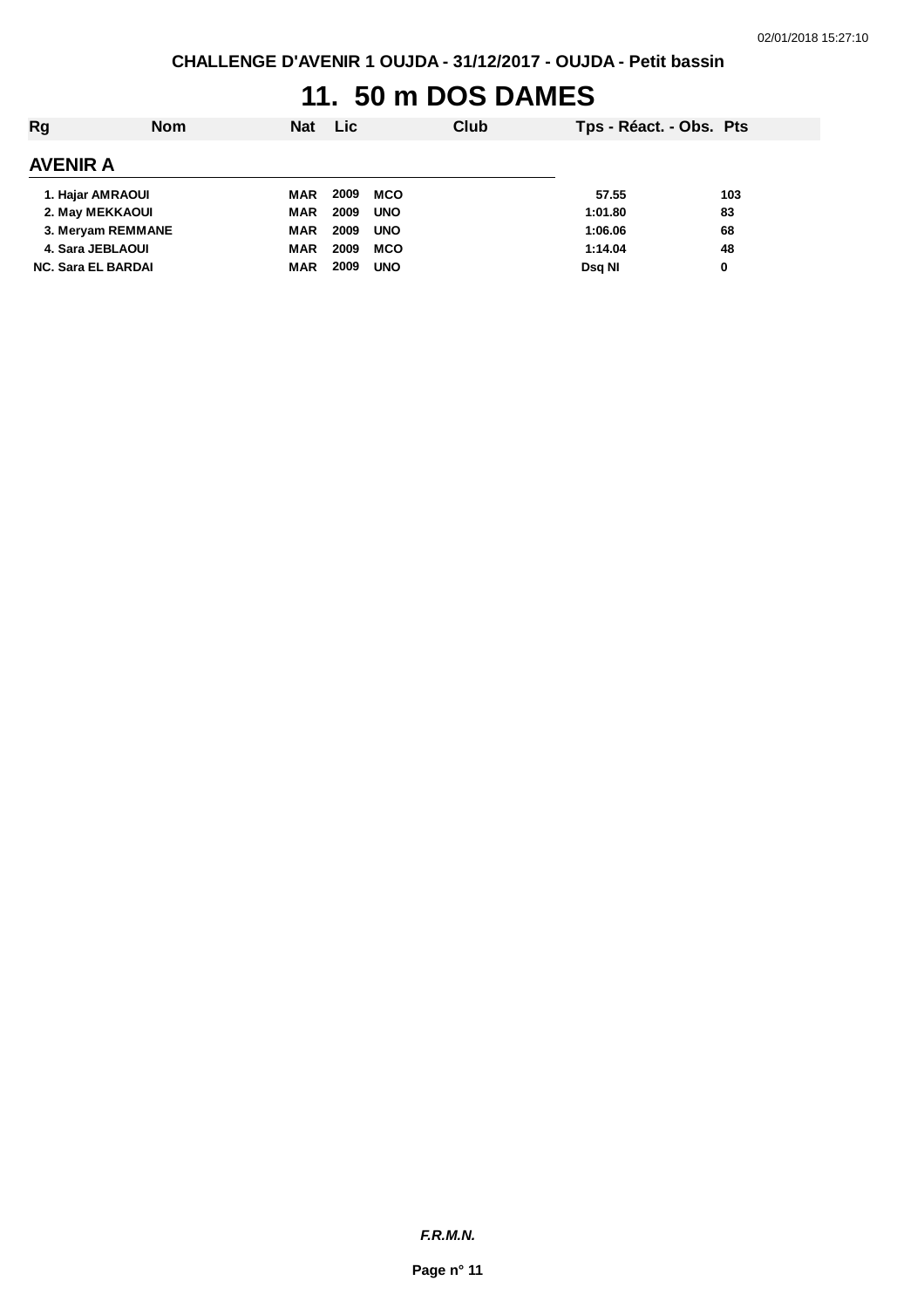# **12. 50 m DOS MESSIEURS**

| Rg                           | <b>Nom</b> | <b>Nat</b> | Lic. |            | Club | Tps - Réact. - Obs. Pts |    |
|------------------------------|------------|------------|------|------------|------|-------------------------|----|
| <b>AVENIR A</b>              |            |            |      |            |      |                         |    |
| 1. Mohamed Adam HAMMANI      |            | MAR        | 2009 | <b>UNO</b> |      | 53.71                   | 89 |
| 2. Yassine CHERGUI           |            | <b>MAR</b> | 2009 | <b>UNO</b> |      | 1:03.47                 | 54 |
| 3. Ziad BENTALEB             |            | <b>MAR</b> | 2009 | <b>UNO</b> |      | 1:04.66                 | 51 |
| 4. Khalil ZOHIR              |            | <b>MAR</b> | 2009 | <b>UNO</b> |      | 1:07.69                 | 44 |
| 5. Yanis Mounir EL MOUMNI    |            | <b>MAR</b> | 2009 | <b>UNO</b> |      | 1:09.97                 | 40 |
| <b>6. Ismail BOUCHENTOUF</b> |            | <b>MAR</b> | 2009 | <b>UNO</b> |      | 1:22.22                 | 25 |
| 7. Wadi KHALID               |            | <b>MAR</b> | 2009 | <b>UNO</b> |      | 1:29.13                 | 19 |
| <b>NC. Soufiane HASSAIN</b>  |            | <b>MAR</b> | 2009 | <b>UNO</b> |      | Frf n.d.                |    |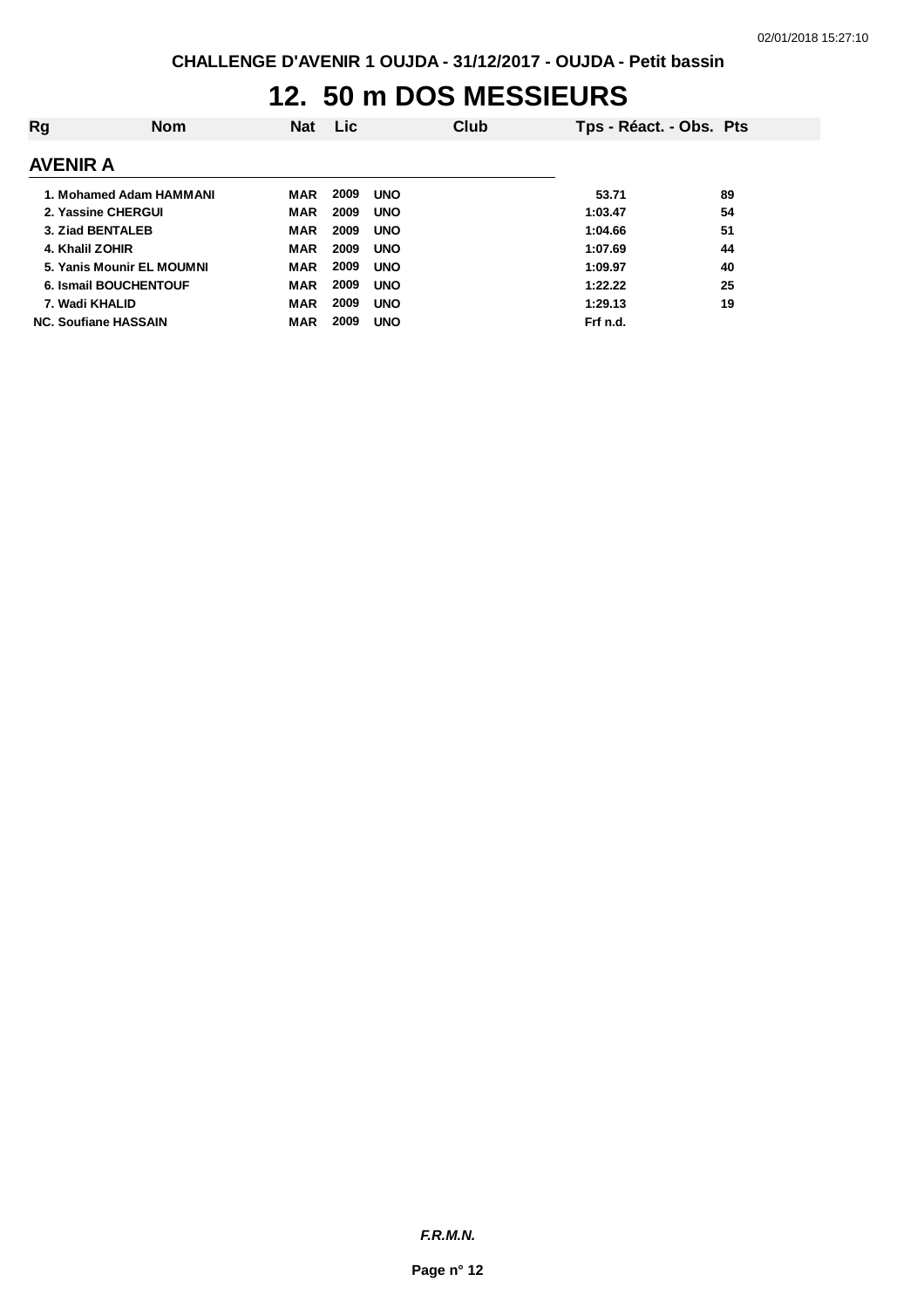#### **13. 4 x 25 m NAGE LIBRE DAMES**

| Rg<br>Lic<br>Club<br><b>Nom</b><br><b>Nat</b><br>Tps - Réact. - Obs. Pts<br><b>AVENIR A</b><br>2009<br>Frf n.d.<br><b>NC. Hajar AMRAOUI</b><br><b>MCO</b><br>MAR<br>2009<br><b>Hiba BAKIR</b><br><b>MCO</b><br>MAR<br>Sara JEBLAOUI<br>2009<br><b>MCO</b><br><b>MAR</b><br>Alae SELLAKH<br>2009<br><b>MAR</b><br><b>MCO</b><br><b>AVENIR B</b><br>1. Nada GUEMMI<br>2010<br><b>UNO</b><br>1:55.63<br>MAR<br>0<br>2010<br>Niama BENAZZI<br><b>MAR</b><br><b>UNO</b><br>0<br><b>Jana NASSIRI</b><br><b>MAR</b><br>2010<br><b>UNO</b><br>0<br><b>Kawtar MOUHSINE</b><br>2010<br><b>MAR</b><br><b>UNO</b><br>0<br>2. Aya KHERCHOUCH<br><b>MAR</b><br>2010<br>U.S.O<br>1:57.59<br>0<br><b>Safae YOUNES</b><br><b>MAR</b><br>2010<br>U.S.O<br>0<br>2011<br><b>Manal RIHA</b><br><b>MAR</b><br>U.S.O<br>0<br><b>Rhosn JAGOUI</b><br><b>MAR</b><br>2010<br>U.S.O<br>0 |  |  |  |  |  |
|---------------------------------------------------------------------------------------------------------------------------------------------------------------------------------------------------------------------------------------------------------------------------------------------------------------------------------------------------------------------------------------------------------------------------------------------------------------------------------------------------------------------------------------------------------------------------------------------------------------------------------------------------------------------------------------------------------------------------------------------------------------------------------------------------------------------------------------------------------------|--|--|--|--|--|
|                                                                                                                                                                                                                                                                                                                                                                                                                                                                                                                                                                                                                                                                                                                                                                                                                                                               |  |  |  |  |  |
|                                                                                                                                                                                                                                                                                                                                                                                                                                                                                                                                                                                                                                                                                                                                                                                                                                                               |  |  |  |  |  |
|                                                                                                                                                                                                                                                                                                                                                                                                                                                                                                                                                                                                                                                                                                                                                                                                                                                               |  |  |  |  |  |
|                                                                                                                                                                                                                                                                                                                                                                                                                                                                                                                                                                                                                                                                                                                                                                                                                                                               |  |  |  |  |  |
|                                                                                                                                                                                                                                                                                                                                                                                                                                                                                                                                                                                                                                                                                                                                                                                                                                                               |  |  |  |  |  |